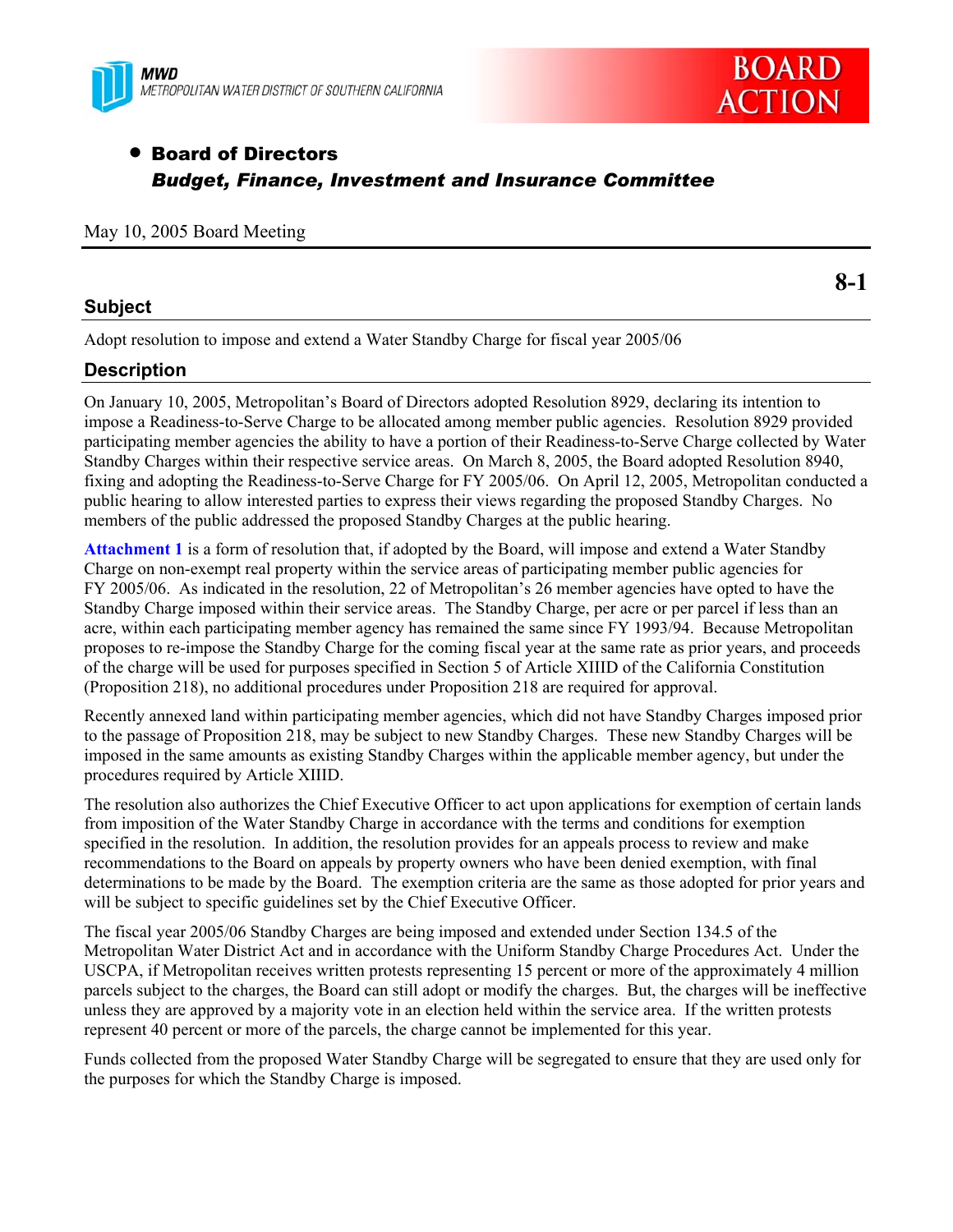## **Policy**

The FY 2005/06 Standby Charges are being imposed and extended under Section 134.5 of the Metropolitan Water District Act and in accordance with provisions of the Uniform Standby Charge Procedures Act.

# **California Environmental Quality Act (CEQA)**

CEQA determination for Option #1:

The proposed action is not defined as a project under CEQA, because it involves continuing administrative activities, such as general policy and procedure making (Section 15378(b)(2) of the State CEQA Guidelines). In addition, the proposed action is not subject to CEQA because it involves the creation of government funding mechanisms or other government fiscal activities, which do not involve any commitment to any specific project which may result in a potentially significant physical impact on the environment (Section 15378(b)(4) of the State CEQA Guidelines).

The CEQA determination is: Determine that the proposed action is not subject to CEQA pursuant to Sections 15378(b)(2) and 15378(b)(4) of the State CEQA Guidelines.

CEQA determination for Option #2:

None required

## **Board Options/Fiscal Impacts**

#### **Option #1**

Adopt the CEQA determination and the resolution to impose and extend a Water Standby Charge. **Fiscal Impact:** Continue to collect \$42 million (approximately) in Standby Charges.

#### **Option #2**

Do not approve imposition of the Water Standby Charge, which would require certain member agencies to collect the Standby Charge portion of the Readiness-to-Serve Charge by other means.

**Fiscal Impact:** Metropolitan would continue to recover the full Readiness-to-Serve Charge, but member agencies would be required to pay through their own rates and charges.

## **Staff Recommendation**

Option #1

4/19/2005 *Brian G. Thomas Date* 

*Chief Financial Officer* 

4/20/2005

*Dennis B. Underwood CEO/General Manager* 

*Date* 

# **Attachment 1 – Resolution**

BLA #3608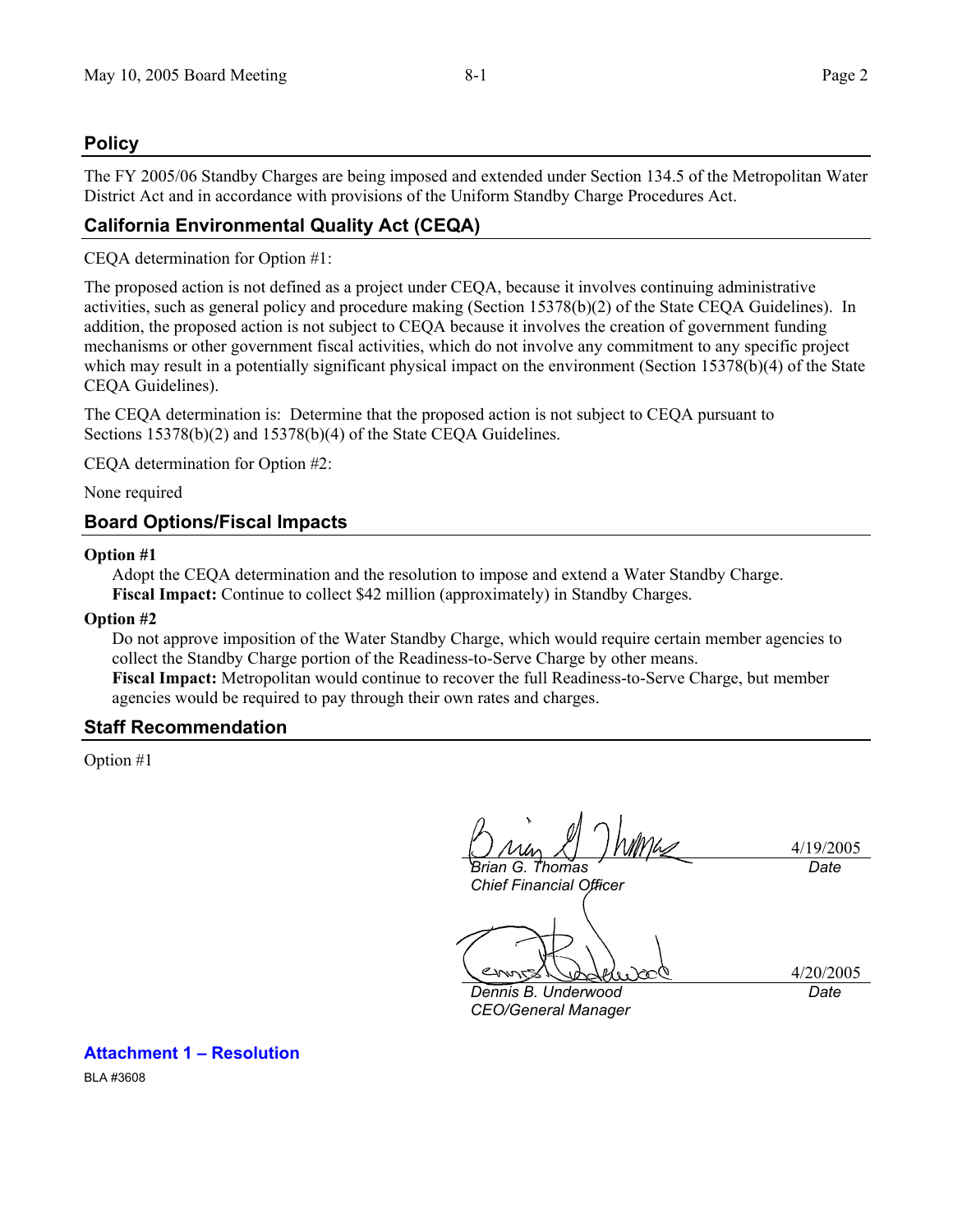## **THE METROPOLITAN WATER DISTRICT OF SOUTHERN CALIFORNIA**

**RESOLUTION [\_\_\_\_]** 

 $\mathcal{L}_\text{max}$ 

# **RESOLUTION OF THE BOARD OF DIRECTORS OF THE METROPOLITAN WATER DISTRICT OF SOUTHERN CALIFORNIA FIXING AND ADOPTING WATER STANDBY CHARGES FOR FISCAL YEAR 2005/06**

 $\mathcal{L}_\text{max}$  , where  $\mathcal{L}_\text{max}$  and  $\mathcal{L}_\text{max}$ 

 WHEREAS, by Resolution 8929, adopted at its meeting held on January 11, 2005 the Board of Directors (Board) of The Metropolitan Water District of Southern California (Metropolitan) resolved and determined that the public interest and necessity require Metropolitan to develop a reliable source of revenues less susceptible to seasonal and annual variation, through imposition of a readinessto-serve charge to be collected from Metropolitan's member public agencies; and that said readiness-toserve charge should be in an amount sufficient to provide for payment of the debt service, not paid from ad valorem property taxes, of capital expenditures for projects needed to meet the reliability and quality needs at existing demand levels;

 WHEREAS, at its meeting on March 8, 2005, the Board adopted Resolution 8940, "Resolution of the Board of Directors of The Metropolitan Water District of Southern California Fixing and Adopting Readiness-to-Serve-Charge for Fiscal Year 2005/06";

 WHEREAS, pursuant to Resolution 8940, Metropolitan fixed and adopted a readiness-toserve charge for fiscal year 2005/06 in the amount of \$80,000,000 allocated among member agencies and levied as described therein;

 WHEREAS, certain member public agencies of Metropolitan have elected to provide collection of all or a portion of their readiness-to-serve charge obligation through a Metropolitan water standby charge imposed on parcels within those member agencies;

 WHEREAS, Metropolitan may fix different standby charge rates for parcels situated within different member public agencies;

 WHEREAS, Metropolitan is willing to comply with the requests of member public agencies opting to have Metropolitan reimpose water standby charges within their respective territories, on the terms and subject to the conditions contained herein;

 WHEREAS, the provisions of the Uniform Standby Charge Procedures Act (USCPA), Sections 54984-54984.9, inclusive, of the Government Code, are available to any local agency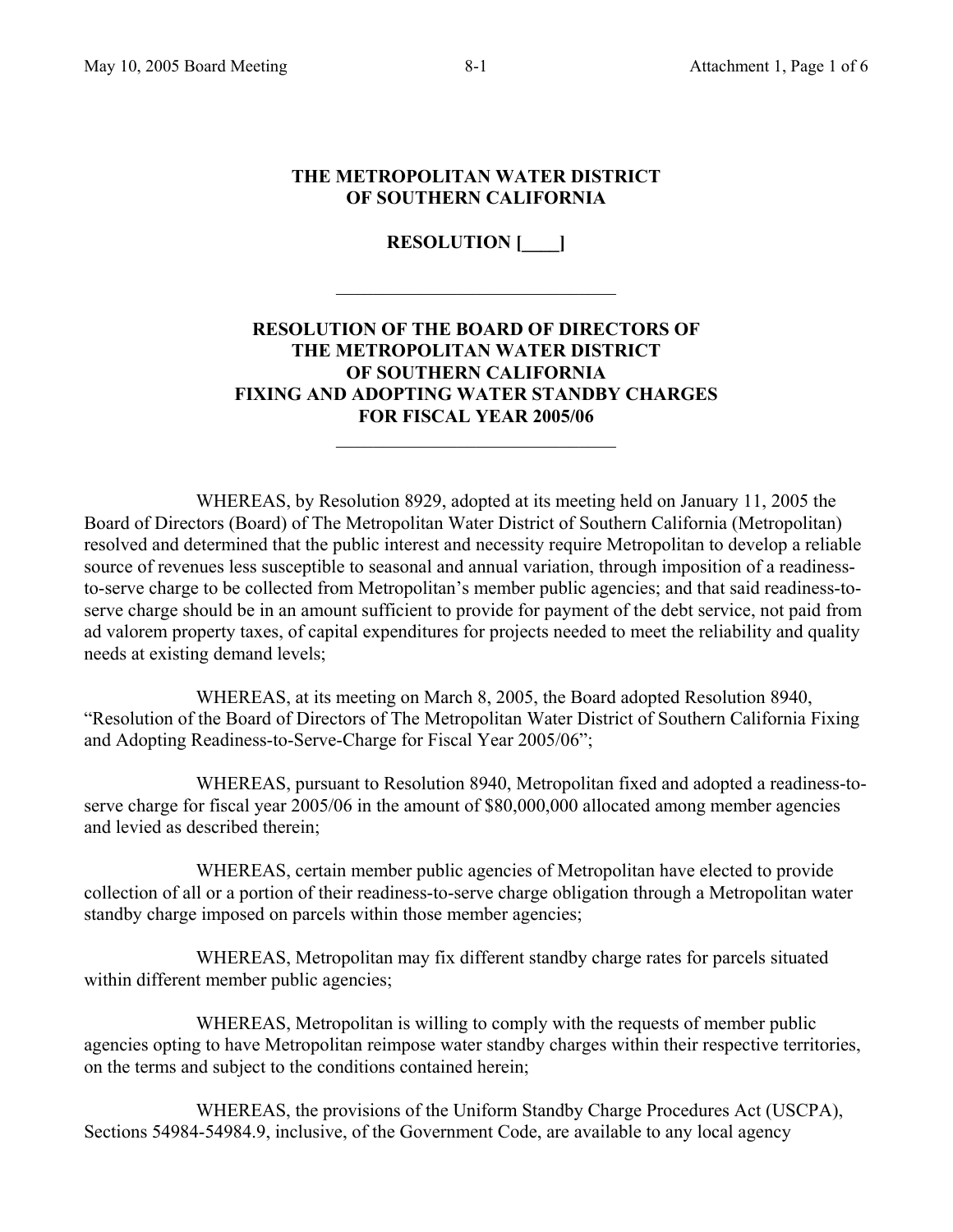authorized by law to provide water or water service, and authorized to fix, levy, or collect any standby or availability charge or assessment in connection with the provision of that service;

 WHEREAS, notice was given to the public and to each member public agency of Metropolitan of the intention of Metropolitan's Board to consider and take action at its regular meeting to be held May 10, 2005, on the Chief Executive Officer's recommendation to impose a water standby charge for fiscal year 2005/06 under authority of Section 134.5 of the Metropolitan Water District Act and the USCPA on land within the member public agencies providing such written request to Metropolitan, at the rates per acre of land, or per parcel of land less than an acre, specified in Resolution 8929;

 WHEREAS, the particular charge, per acre or per parcel, applicable to land within each member public agency, the method of its calculation, and the specific data used in its determination are as specified in the Engineer's Report (the "Engineer's Report") dated January 2005, which was attached to Resolution 8929 and is on file with the Executive Secretary of Metropolitan;

 WHEREAS, the Board conducted a public hearing at its regular meeting on April 12, 2005 at which time interested parties were given the opportunity to present their views regarding the proposed water standby charge and the Engineer's Report and to file any written protests for consideration prior to final implementation of the proposed water standby charges;

WHEREAS, notice of the proposed water standby charge and of a public hearing on the date and at the time and location specified in Resolution 8929 was published prior to the commencement of said hearing, pursuant to Resolution 8929, in various newspapers of general circulation within Metropolitan's service area; and

 WHEREAS, under the USCPA if written protests are received representing 15 percent or more of the parcels subject to the proposed water standby charges, which are not withdrawn, the Board may still adopt, revise, change, reduce or modify a charge, but such charges shall be ineffective until approved by a majority of the voters in an election within the affected territory, and if written protests are received representing 40 percent of the parcels subject to the proposed water standby charges no further proceedings may be had on such charges for at least one year.

NOW THEREFORE**,** the Board of Directors of The Metropolitan Water District of Southern California does hereby resolve, determine and order as follows:

**Section 1.** That the Board of Directors of Metropolitan, pursuant to the Engineer's Report, finds that lands within Metropolitan are benefited as described in such report and on that basis, hereby fixes and adopts a water standby charge for fiscal year 2005/06 on land within requesting member agencies of Metropolitan to which water is made available for any purpose, whether water is actually used or not, as specified in the Engineer's Report.

 **Section 2**. That the rates of such water standby charge, per acre of land, or per parcel of land less than an acre, as shown in the Engineer's Report, may vary by member public agency, and shall not exceed the amount of Metropolitan's 1995/96 standby charge for the member public agency. The standby charge applicable to each electing member public agency, the method of its calculation, and the specific data used in its determination are as specified in the Engineer's Report which was prepared by a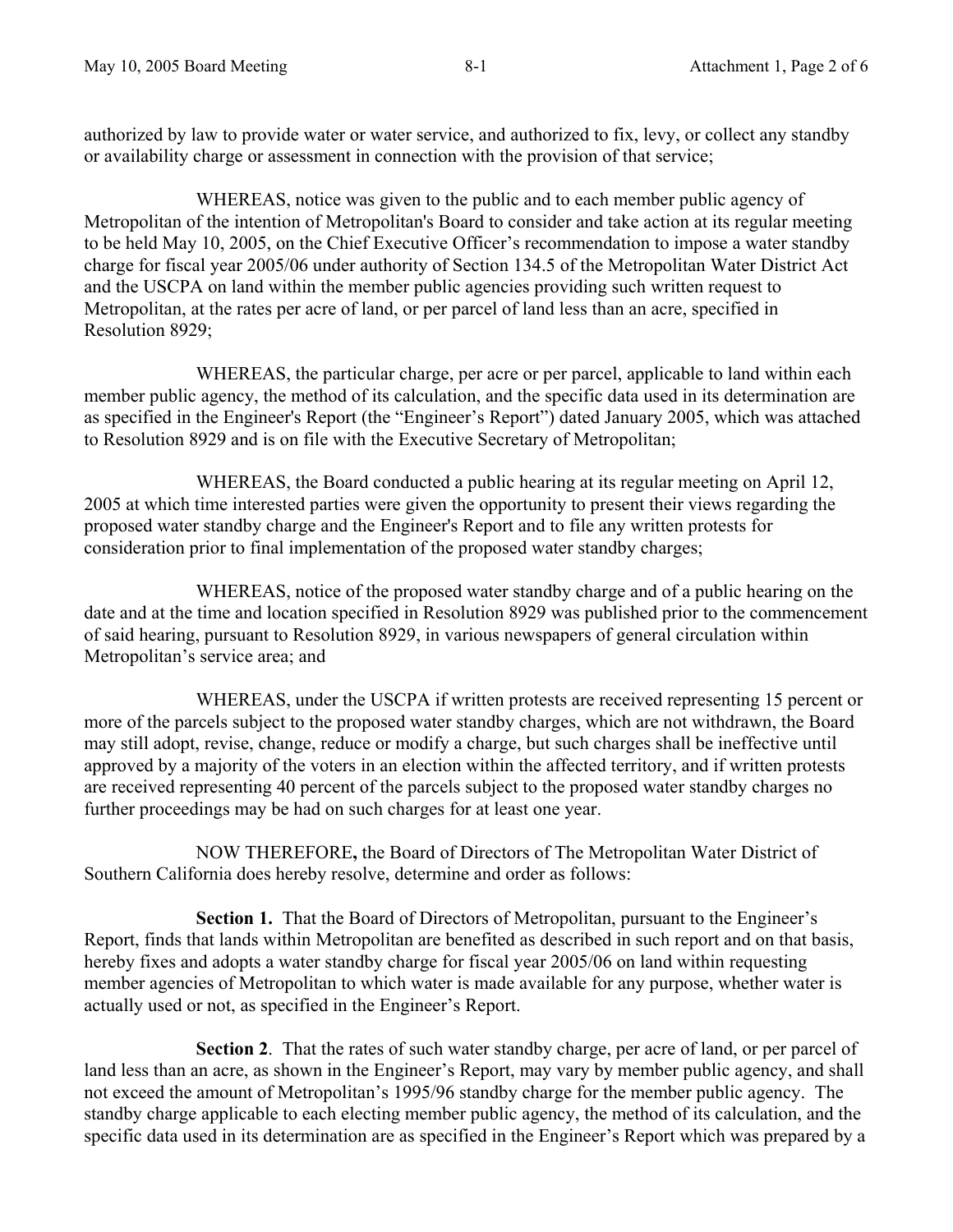registered professional engineer certified by the State of California, which methodology is in accordance with Section 134.5 of the Metropolitan Water District Act.

**Section 3.** The water standby charge includes the reimposition of water standby charges on parcels with respect to which water standby charges have been imposed in fiscal year 1996/97 and annually thereafter ("pre-1997 standby charges") and the levy of standby charges on certain parcels annexed to Metropolitan and to an electing member agency after January 1997 ("post-1997 standby charges"). Only land within each electing member public agency with respect to which standby charges were imposed in fiscal year 1996/97 will be subject to the reimposition of pre-1997 standby charges for fiscal year 2005/06. Only land annexed to Metropolitan and to an electing member public agency with respect to which standby charges were approved in accordance with the procedures of Article XIIID, Section 4 of the California Constitution will be subject to the imposition or reimposition, as the case may be, of post-1997 standby charges for fiscal year 2005/06. The Engineer's Report lists parcels annexed or to be annexed to Metropolitan and to electing members during the 2005/06 fiscal year, such parcels being subject to the post-1997 standby charge. All parcels referenced in the Engineer's Report, which are not listed as being subject to post-1997 standby charges, shall be subject to pre-1997 standby charges. These parcels are identified in a listing filed with the Executive Secretary.

 **Section 4.** That the water standby charge, per parcel or per acre, applicable to land within each electing member public agency as allocated in the Engineer's Report shall be as follows:

## **2005/06 Water Standby Charge**

| <b>Member Agency</b>                  | <b>Amount</b> |
|---------------------------------------|---------------|
| Anaheim                               | \$8.55        |
| <b>Beverly Hills</b>                  | $-0-$         |
| <b>Burbank</b>                        | 14.20         |
| Calleguas MWD                         | 9.58          |
| <b>Central Basin MWD</b>              | 10.44         |
| <b>Inland Empire Utilities Agency</b> | 7.59          |
| Coastal MWD <sup>*</sup>              | 11.60         |
| Compton                               | 8.92          |
| Eastern MWD                           | 6.94          |
| <b>Foothill MWD</b>                   | 10.28         |
| Fullerton                             | 10.71         |
| Glendale                              | 12.23         |
| Las Virgenes MWD                      | 8.03          |
| Long Beach                            | 12.16         |
| Los Angeles                           | $-0-$         |
| MWD of Orange Co.                     | 10.09         |
| Pasadena                              | 11.73         |
| San Diego CWA                         | 11.51         |
| San Fernando                          | 7.87          |
| San Marino                            | 8.24          |
| Santa Ana                             | 7.88          |
| Santa Monica                          | $-0-$         |
| Three Valleys MWD                     | 12.21         |
| Torrance                              | 12.23         |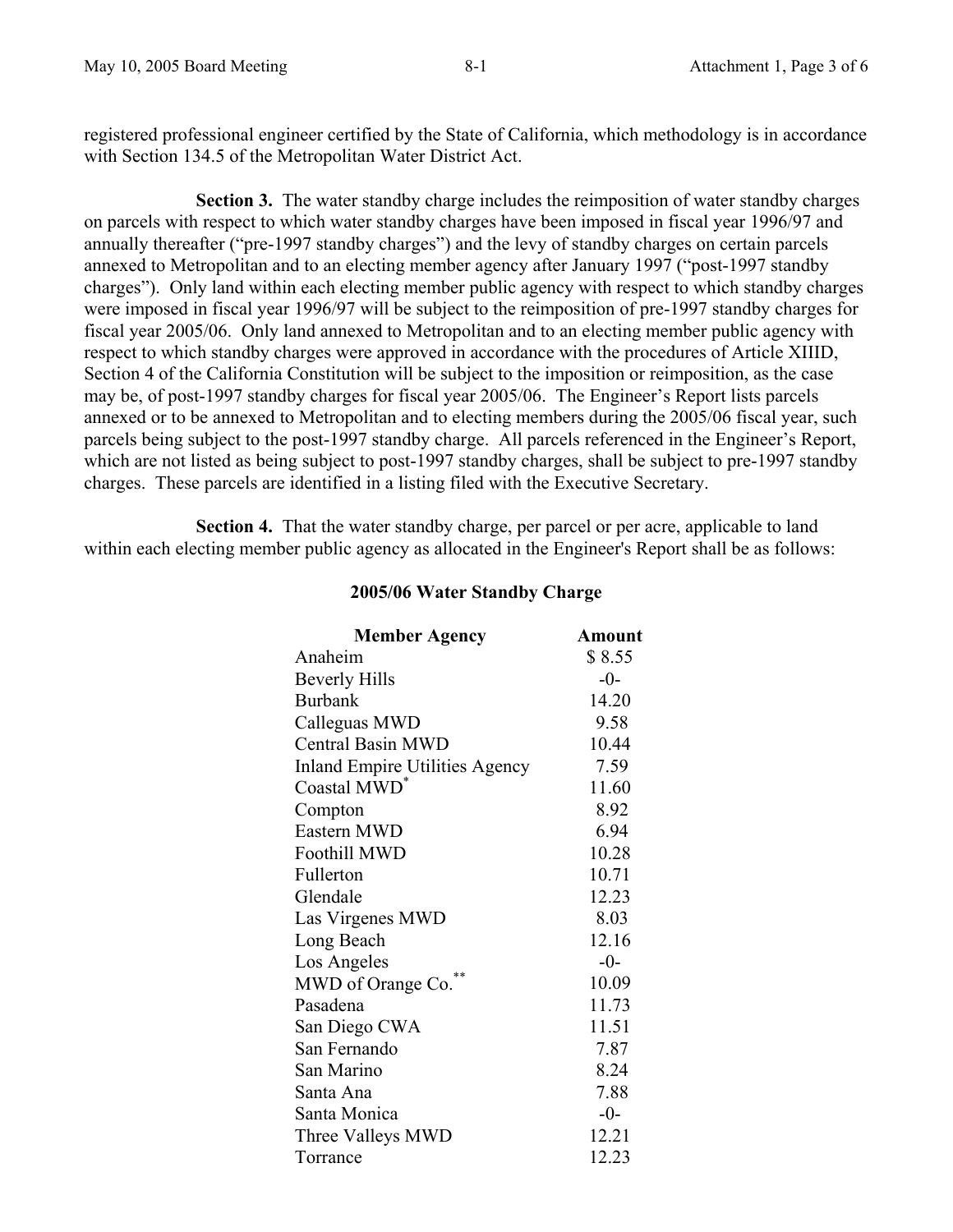Upper San Gabriel Valley MWD 9.27 West Basin MWD -0-Western MWD of Riverside Co. 923

l \* Applicable to parcels included within territory of former Coastal MWD.

\* Exclusive of parcels included within territory of former Coastal MWD.

 **Section 5**. That with respect to post-1997 standby charges, the Engineer's Report separates the special benefits from the general benefits and identifies each of the parcels on which a special benefit is conferred. No post-1997 standby charges on any parcel exceed the reasonable cost of the proportional special benefit conferred on that parcel, as shown in the Engineer's Report.

**Section 6.** That the water standby charge shall be collected on the tax rolls, together with the *ad valorem* property taxes that are levied by Metropolitan for the payment of pre-1978 voter approved indebtedness. Standby charges so collected shall be applied as a credit against the applicable member agency's obligation to pay its readiness-to-serve charge. After such member agency's readiness-to-serve charge allocation is fully satisfied, any additional collections shall be credited to other outstanding obligations of such member agency to Metropolitan or future readiness-to-serve obligations of such agency. Any member agency requesting to have all or a portion of its readiness-toserve charge obligation collected through standby charge levies within its territory as provided herein shall pay any portion not collected through net standby charge collections to Metropolitan within fifty (50) days after Metropolitan issues an invoice for remaining readiness-to-serve charges to such member agency, as provided in Administrative Code Section 4507.

 **Section 7.** That the following exemption procedures apply with respect to pre-1997 standby charges:

(a) It is the intent of the Board that the following lands shall be exempt from the pre-1997 water standby charge: (1) lands owned by the Government of the United States, the State of California, or by any political subdivision thereof or any entity of local government; (2) lands permanently committed to open space and maintained in their natural state that are not now and will not in the future be supplied water; (3) lands not included in (1) or (2) above, which the Chief Executive Officer, in his discretion, finds do not now and cannot reasonably be expected to derive a benefit from the projects to which the proceeds of the water standby charge will be applied; and (4) lands within any member public agency, subagency, or city if the governing body of such public entity elects and commits to pay out of funds available for that purpose, in installments at the time and in the amounts established by Metropolitan, the entire amount of the water standby charge which would otherwise be imposed upon lands within those public entities. However, no exemption from the pre-1997 water standby charge shall reduce the applicable member agency's readiness-to-serve charge obligation. The Chief Executive Officer may develop and implement additional criteria and guidelines for exemptions in order to effectuate the intent expressed herein.

(b) The Chief Executive Officer shall establish and make available to interested applicants procedures for filing and consideration of applications for exemption from the water standby charge pursuant to subsections (2) and (3) of Section 7(a) above. All applications for such exemption and documents supporting such claims must be received by Metropolitan in writing on or before December 31, 2005. The Chief Executive Officer is further directed to review any such applications for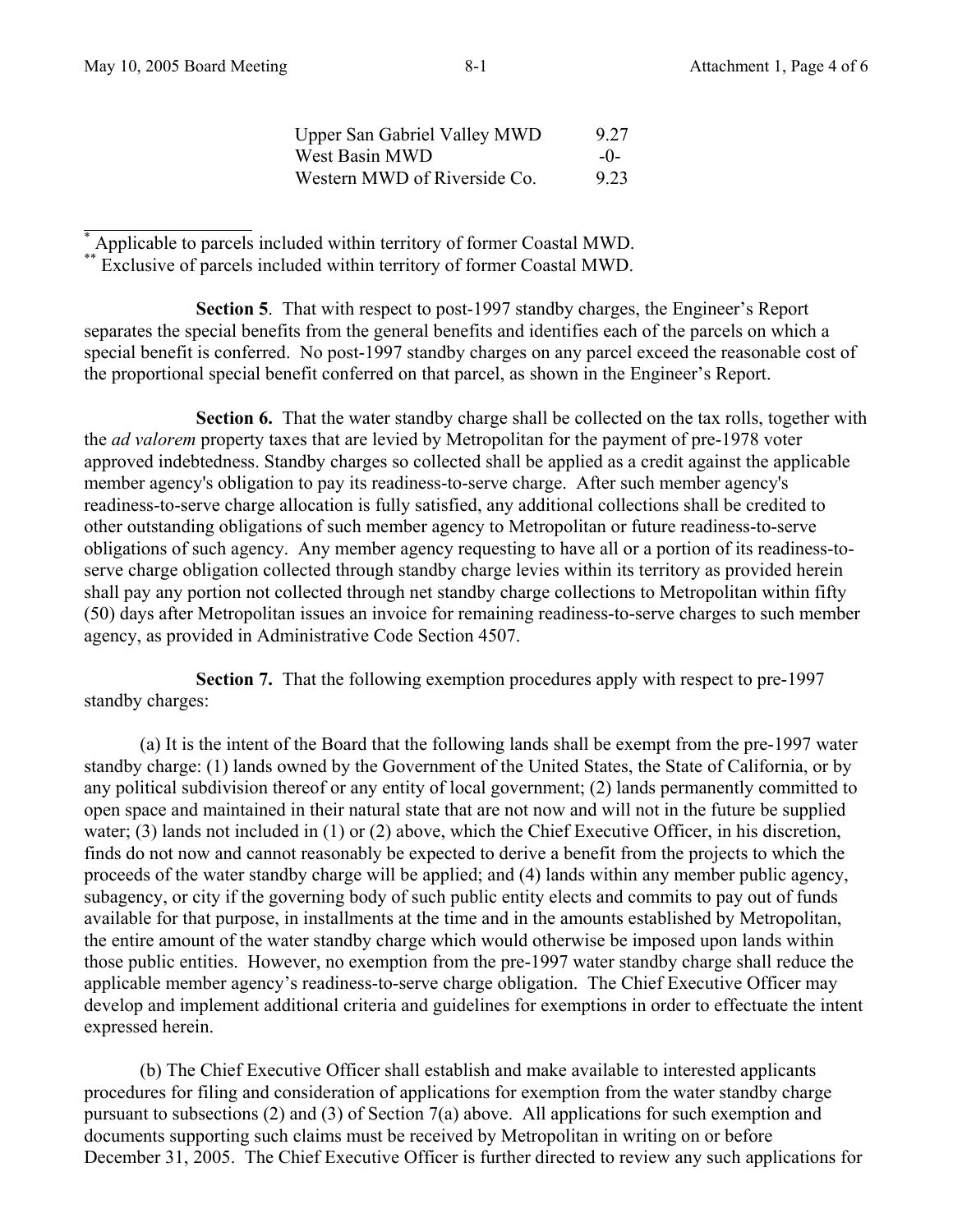exemption submitted in a timely manner to determine whether the lands to which they pertain are eligible for such exemption and to allow or disallow such applications based upon those guidelines. The Chief Executive Officer shall also establish reasonable procedures for the filing and timing of the appeals from his determination.

(c) The Budget, Finance, Investment and Insurance Committee of Metropolitan's Board of Directors shall hear appeals from determinations by the Chief Executive Officer to deny or qualify an application for exemption from the water standby charge. The Budget, Finance, Investment and Insurance Committee shall consider such appeals and make recommendations to the Board to affirm or reverse the Chief Executive Officer's determinations. The Board shall act upon such recommendations and its decision as to such appeals shall be final.

 **Section 8.** That no exemption from the water standby charge shall reduce the applicable member agency's readiness-to-serve charge obligation, nor shall any failure to collect, or any delay in collecting, any standby charges excuse or delay payment of any portion of the readiness-to-serve charge when due. All amounts collected as water standby charges pursuant to this Resolution shall be applied solely as credits to the readiness-to-serve charge of the applicable member agency, with any excess collections being carried forward and credited against other outstanding obligations of such member agency to Metropolitan.

 **Section 9.** That the readiness-to-serve charge is imposed by Metropolitan as a rate, fee or charge on its member agencies, and is not a fee or charge imposed upon real property or upon persons as incidents of property ownership, and the water standby charge is imposed within the respective territories of electing member agencies as a mechanism for collection of the readiness-to-serve charge. In the event that the water standby charge, or any portion thereof, is determined to be an unauthorized or invalid fee, charge or assessment by a final judgment in any proceeding at law or in equity, which judgment is not subject to appeal, or if the collection of the water standby charge shall be permanently enjoined and appeals of such injunction have been declined or exhausted, or if Metropolitan shall determine to rescind or revoke the water standby charge, then no further standby charge shall be collected within any member agency and each member agency which has requested imposition of Metropolitan water standby charges as a means of collecting its readiness-to-serve charge obligation shall pay such readiness-to-serve charge obligation in full, as if imposition of such water standby charges had never been sought.

 **Section 10.** That the Chief Executive Officer is hereby authorized and directed to take all necessary action to secure the collection of the water standby charge by the appropriate county officials, including payment of the reasonable cost of collection.

 **Section 11.** That the Chief Executive Officer and the General Counsel are hereby authorized to do all things necessary and desirable to accomplish the purposes of this Resolution, including, without limitation, the commencement or defense of litigation.

**Section 12.** That this Board finds that the adoption of the charges provided in this Resolution is not defined as a Project under the provisions of the California Environmental Quality Act ("CEQA") since it involves continuing administrative activities, such as general policy and procedure making (Section 15378(b)(2) of the State CEQA Guidelines). In addition, the proposed action is not subject to CEQA because it involves the creation of government funding mechanisms or other